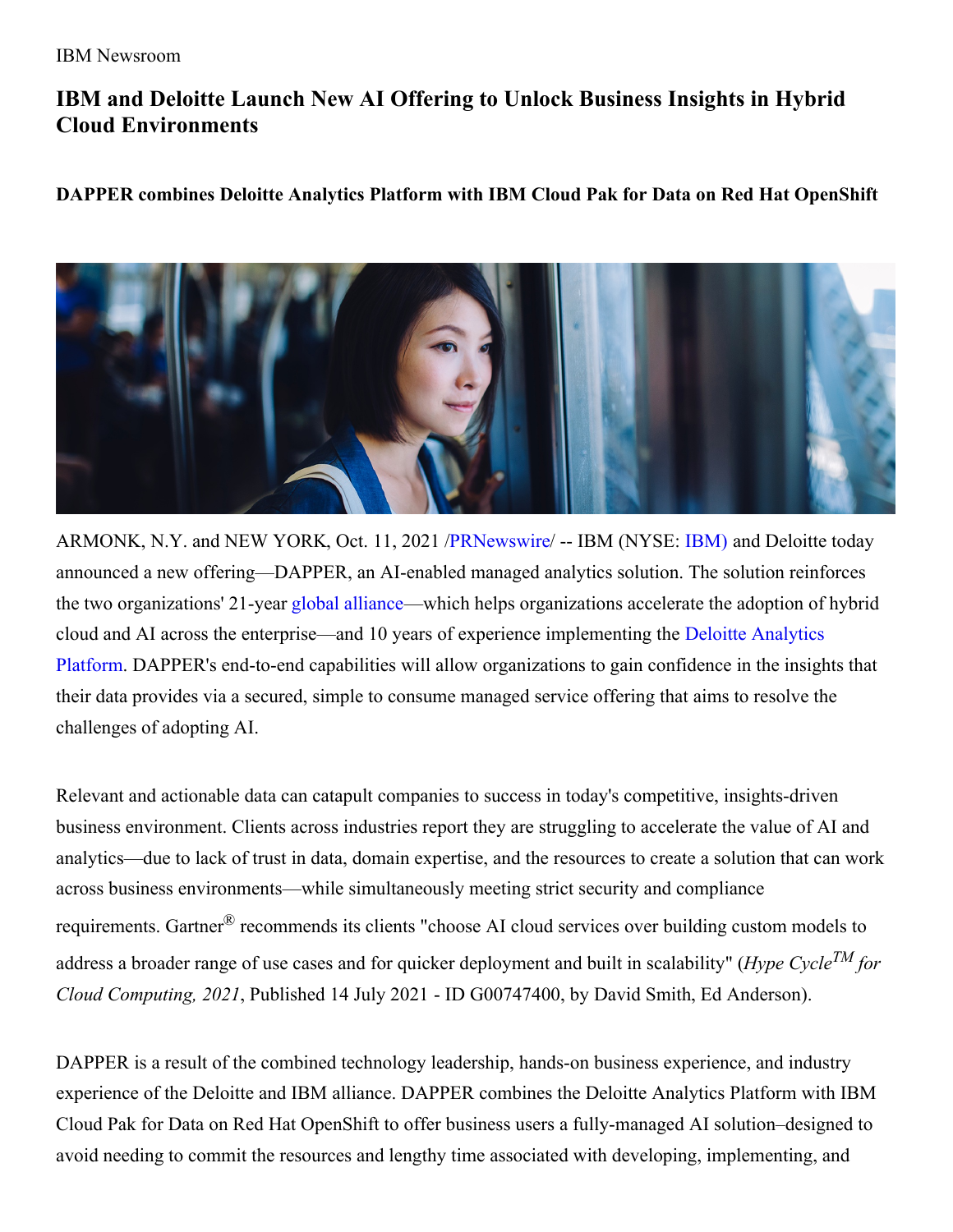managing a bespoke solution.

Built upon IBM's modern hybrid cloud architecture and AI technology, DAPPER brings organizations the ability to scale up operations, promote an organization's trust in its data, and enable smart reporting. DAPPER is a managed service run by Deloitte in the IBM Cloud, and available on premises or in multi-cloud environments. Its fully-managed analytics service provides a choice of service offerings and subscription model, and contains three core elements, built so that businesses can obtain maximum value out of their data:

- A cloud-enabled analytics platform: Security and analytics platform backed by IBM with streamlined administration, operations and maintenance provided by Deloitte, engineered to give business users a seamless, automated data analytics solution.
- Analytics development factory: Access to specialized analytics building blocks and methods engineered to streamline analytics development with operations, giving a DevOps experience to help accelerate the delivery of analytics assets.
- Catalog of subscription service offerings: Combines simplicity with data integrations to offer a selection of analytics services including dashboards, enterprise reporting, data management tools, and orchestration and consumption of AI.

With DAPPER, Deloitte and IBM can help data scientists and business users alike build, organize, and manage insight-providing assets to help promote reporting that can be trusted within an organization and AI solutions so that enterprises can focus on business outcomes.

For example, with DAPPER, Deloitte and IBM can help enable a government organization to address fraud, such as tax fraud or those related to employment benefits, pension, or money laundering. With DAPPER, an analytics cloud can collect and help business users report upon siloed data across disparate data centers, making data available for advanced AI algorithms and reports, operating associated use cases, and supporting clients' regulatory compliance requirements. Delivered as a managed service offering, all of this is designed to be deployed within weeks rather than months, and draws from real-time data across various business units or in this example, government agencies.

"Today's announcement is another proof point of the companies' longtime collaboration to help clients modernize with advanced technology," said Evaristus Mainsah, GM, Hybrid Cloud and Edge Ecosystem, IBM. "Together, Deloitte and IBM have created a flexible hybrid cloud engine that can extract real value for clients by using AI to make the most of their data. DAPPER will drive transformation, spur innovation, and reshape business to pave a pathway to digital dominance."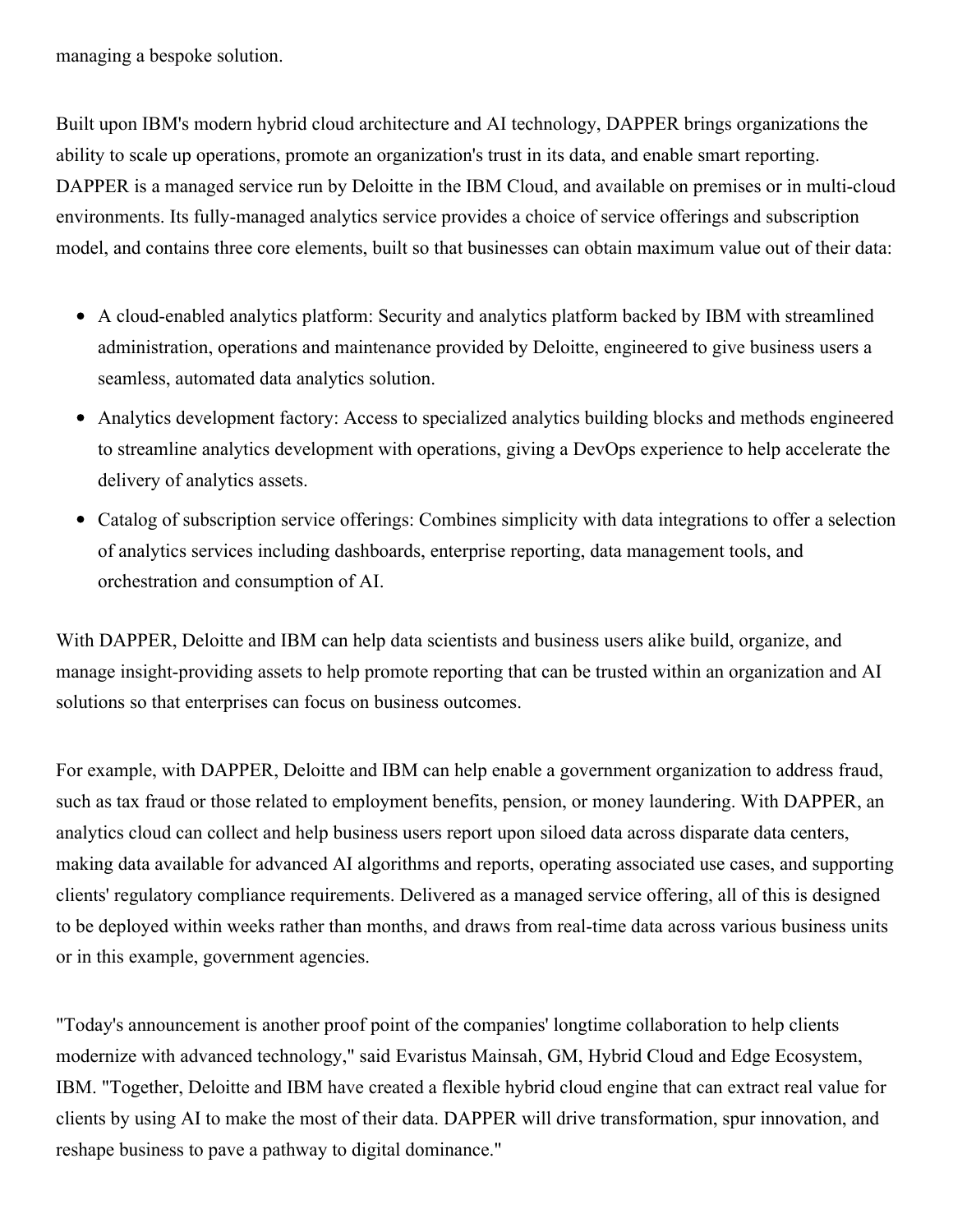Richard Houston, Senior Partner and CEO Deloitte North & South Europe said, "DAPPER is built on 10 years of Deloitte's business and technology innovation. It represents another market-leading example of how Deloitte and IBM have combined technology, experience and industry knowledge to help clients turn data into insights—quickly, reliably, and repeatedly."

Deloitte, an IBM Platinum Business Partner, is part of IBM's partner ecosystem, an initiative to support partners of all types—whether they build on, service or resell IBM technologies and platforms—to help clients manage and modernize workloads from the mainframe to the edge and everything in between using IBM solutions and Red Hat OpenShift, the industry's leading enterprise Kubernetes platform.

For more information, visit [https://www.stepinsidethefuture.com/](https://c212.net/c/link/?t=0&l=en&o=3317905-1&h=2980680463&u=https%3A%2F%2Fwww.stepinsidethefuture.com%2F&a=https%3A%2F%2Fwww.stepinsidethefuture.com%2F).

#### **About IBM**

IBM is the global leader in hybrid cloud and AI, serving clients in more than 170 countries. More than 3,200 clients use our hybrid cloud platform to accelerate their digital transformation journeys and, in total, more than 30,000 of them have turned to IBM to unlock value from their data — this client list includes nine out of ten of the world's largest banks. With this foundation, we continue to leverage Red Hat OpenShift as the leading platform to address our clients' business needs: A hybrid cloud platform that is open, flexible and secure. Guided by principles of trust, transparency and support for a more inclusive society, IBM also is committed to being a responsible steward of technology and a force for good in the world. For more information, visit: [www.ibm.com](https://c212.net/c/link/?t=0&l=en&o=3317905-1&h=3917501687&u=https%3A%2F%2Fwww.ibm.com%2F&a=www.ibm.com).

#### **About Deloitte**

Deloitte provides industry-leading audit, consulting, tax and advisory services to many of the world's most admired brands, including nearly 90% of the Fortune 500® and more than 7,000 private companies. Our people come [together](https://c212.net/c/link/?t=0&l=en&o=3317905-1&h=18492040&u=https%3A%2F%2Fwww2.deloitte.com%2Fus%2Fen%2Fpages%2Fabout-deloitte%2Farticles%2Fcome-together-corporate-social-impact.html%3Fid%3Dus%3A2el%3A3pr%3Acometog%3Aawa%3Agreendot%3A11112020%3Aboilerplate&a=come+together) for the greater good and work across the industry sectors that drive and shape today's marketplace — delivering measurable and lasting results that help reinforce public trust in our capital markets, inspire clients to see challenges as opportunities to transform and thrive, and help lead the way toward a stronger economy and a healthier society. Deloitte is proud to be part of the largest global professional services network serving our clients in the markets that are most important to them. Building on more than 175 years of service, our network of member firms spans more than 150 countries and territories. Learn how Deloitte's more than 345,000 people worldwide connect for impact at [www.deloitte.com](https://c212.net/c/link/?t=0&l=en&o=3317905-1&h=1616748891&u=http%3A%2F%2Fwww.deloitte.com%2F&a=www.deloitte.com).

Deloitte refers to one or more of Deloitte Touche Tohmatsu Limited, a UK private company limited by guarantee ("DTTL"), its network of member firms, and their related entities. DTTL and each of its member firms are legally separate and independent entities. DTTL (also referred to as "Deloitte Global") does not